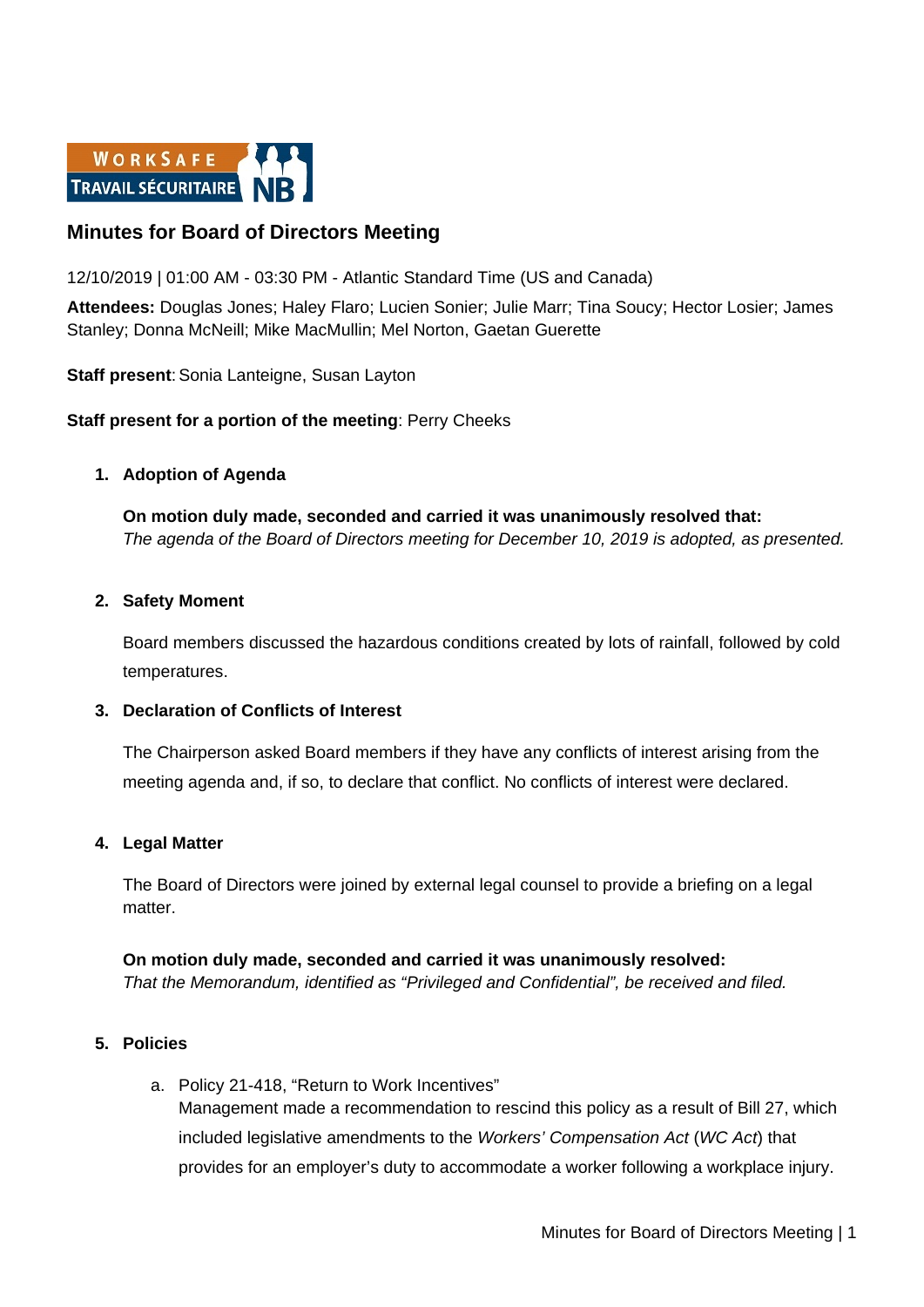No motion was tabled on management's recommendation.

### **On motion duly made, seconded and carried it was resolved:**

*That item 5(a) be lifted from the table in an amended fashion to eliminate section 4.1,* 

*"The Incentive*".

This Motion was defeated.

**b. Policy 21-214, "Determining Continued Eligibility for Loss of Earnings Benefits"** Management recommended a change to the policy to clarify that when workers remove themselves from the employment relationship, loss of earnings by reason of injury ceases and loss of earnings benefits would end.

### **On motion duly made, seconded and carried it was resolved:**

*That Policy 21-214 Determining Continued Eligibility for Loss of Earnings Benefits, release 3, effective January 1, 2020, be approved, and release 2 be rescinded.*

1 objection to the above-noted motion was recorded.

# **c. Policy 21-215, "Supplements to Compensation"**

Policy 21-215 Supplements to Compensation continues to direct that retirement income is not considered a supplement to loss of earnings benefits in accordance with *J.D. Irving Limited (Sussex Sawmill) v. Wayne Douthwright and Workplace Health, Safety and Compensation Commission, 2012 NBCA 35*.

### **On motion duly made, seconded and carried it was resolved:**

*That Policy 21-215 Supplements to Compensation, release 5, effective January 1, 2020, be approved, and release 4 be rescinded.* 

1 objection to the above-noted motion was recorded.

### **6. Governance Committee Matter**

The Chair of the Governance Committee reviewed the Committee's recommendation concerning the board recruitment process.

### **On motion duly made, seconded and carried it was unanimously resolved that:**

*An independent evaluation of the existing skill sets of the Board of Directors be completed and that an external consultant be engaged to formalize the recruitment process for Board members.*

# **7. New Business**

a. Mandate Letter

The President & CEO reviewed the Mandate Letter with the Board of Directors.